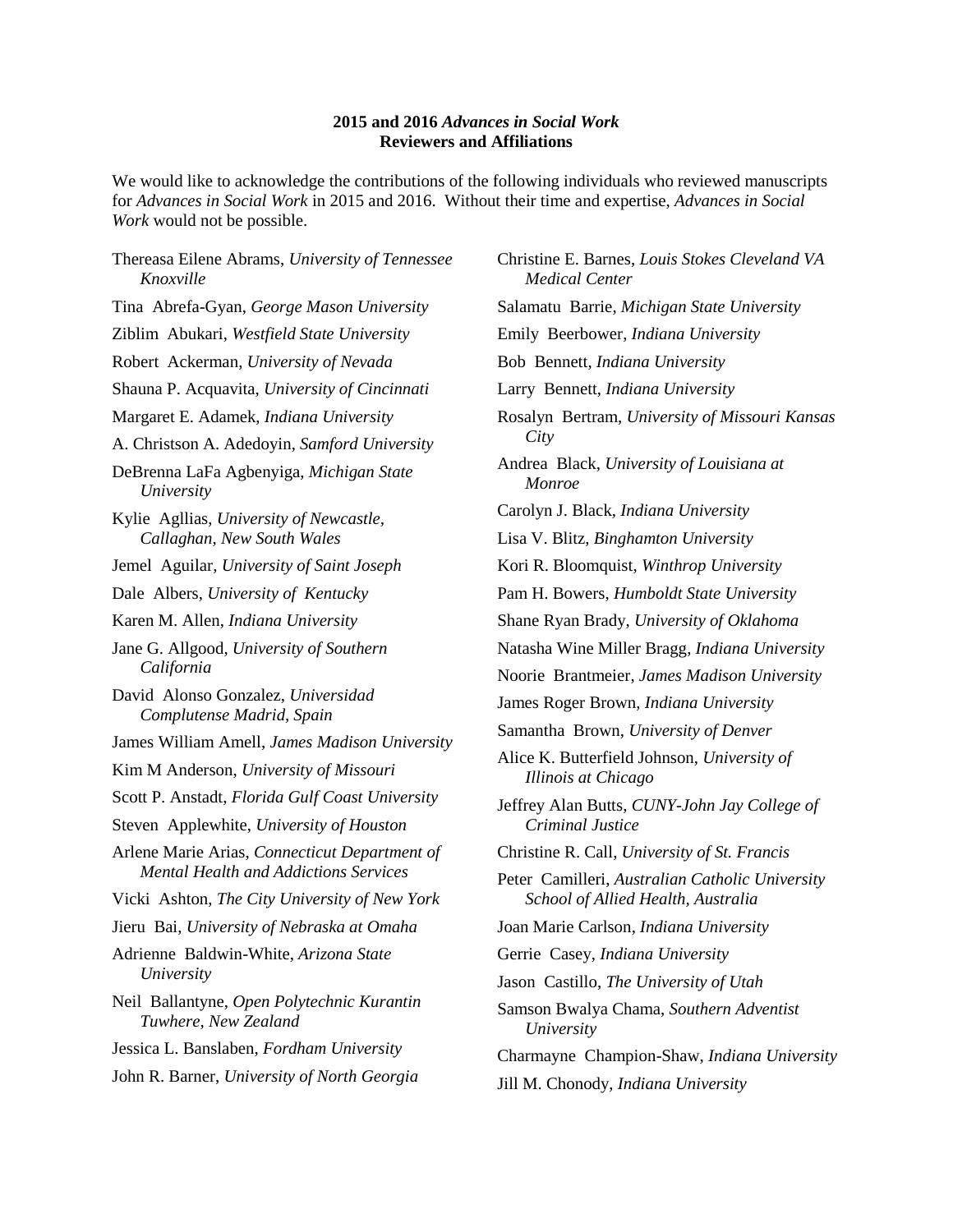Patricia Coccoma, *Florida Gulf Coast University* Michel A. Coconis, *Wright State University* Jo Ann Coe Regan, *Council on Social Work Education* Susan A. Comerford, *University of Vermont* Lisa Conradi, *Rady Children's Hospital - San Diego* Jonathan Cook, *Rhodes College* John Cosgrove, *Fordham University* Sheila Cotton, *University of Alabama, Department of Sociology* Derek Coursen, *New York University* Marcus Crawford, *University of Texas at Arlington* Marcus Crawford, *University of Texas at Arlington* Bronwyn Cross-Denny, *Sacred Heart University* Sara Czaja, *University of Miami* James G. Daley, *Indiana University* Bruce Dalton, *East Tennessee State University* Robert H. Daugherty, *Aurora University* Vaughn DeCoster, *University of Southern Indiana* Tara V. DeJohn, *University of Arkansas at Little Rock* Elena Delavega, *University of Memphis* Sheila Dennis, *Indiana University* David S. Derezotes, *University of Utah* Patricia Louise Desrosiers, *Western Kentucky University* Mery F. Diaz, *New York City College of Technology/CUNY* Hillary Rose Dolinsky, *Albany State University of New York* Eileen Anne Dombo, *The Catholic University of America* Amy Doolittle, *University of Tennessee Chattanooga* Phillip Dybicz, *Valdosta State University* James William Ellor, *Baylor University*

Susan E. Elswick, *University of Memphis* Gretchen E Ely, *University at Buffalo* Rafael Jacob Engel, *University of Pittsburgh* Carolyn Bartick Ericson, *Christopher Newport University* Robin Ersing, *University of South Florida* Lorena M. Estrada-Martinez, *University of Massachusetts* Michelle Evans-Chase, *Rowan University* Kathleen J. Farkas, *Case Western Reserve University* Phil Farmer, *Jarvis Christian College* Thomas Patrick Felke, *Florida Gulf Coast University* Joseph Ferrandino, *Indiana University* Robyn Findlay, *University of Queensland, Australia* Amy Killen Fisher, *University of Mississippi* Dale Fitch, *University of Missouri* Gail Folaron, *Indiana University* Karen A. Ford, *James Madison University* Nicholas Forge, *Georgia State University* Lessie Jo Frazier, *Indiana University* Paul Freddolino, *Michigan State University* Susan Gair, *James Cook University, Australia* Alejandro Garcia, *Syracuse University* Michelle D. Garner, *University of Washington Tacoma* Trevor Gates, *Brockport State University of New York* Carolyn S. Gentle-Genitty, *Indiana University* Purnima George, *Ryerson University, Canada* Erlane K. Ghani, *Universiti Teknologi MARA, Malaysia* Allison K Gibson, *Winthrop University* Barbara Gilin, *Widener University* Philip Gillingham, *The University of Queensland, Australia* Lauri Goldkind, *Fordham University*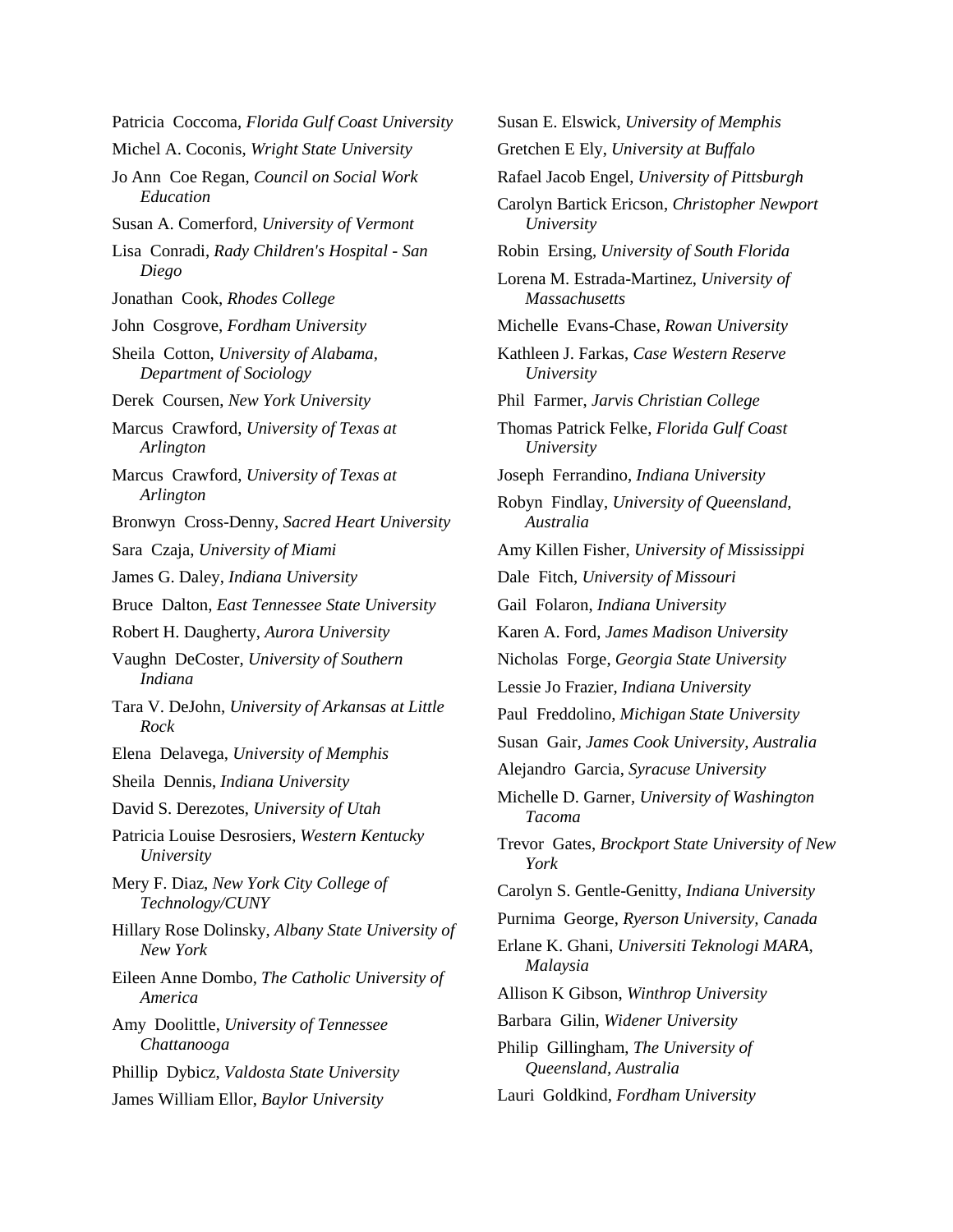Tomi Gomory, *Florida State University* M. Teresa Granillo, *University of Texas at Austin* Susan A. Green, *University of Buffalo* Joan Groessl, *University of Wisconsin Green Bay* Seth Gurell, *Utah Valley University* Marten Haesner, *Charité Universitätsmedizin Berlin, Germany* James Alan Hall, *Indiana University* Jayme Hannay, *Carnegie Mellon University* Karen Harper-Dorton, *West Virginia University* Kate Hendricks Thomas, *Charleston Southern University* Robert L. Herman-Smith, *University of North Carolina* Jocelyn Hermoso, *San Francisco State University* Santos H. Hernandez, *University of Texas at Arlington* Robin Hernandez-Mekonnen, *Stockton University* Janna Heyman, *Fordham University* Laura deGive Hickey, *New York University* Dawn Higgins, *Walden University* Amy Hillier, *Carnegie Mellon University* David Hodge, *Arizona State University* Michin Hong, *Indiana University* Carol Hostetter, *Indiana University* Patricia Howes, *Indiana University* Grafton H. Hull, *University of Utah* Janise Hurtig, *University of Illinois at Chicago* Monique Eileen Hyman, *University of New England* Jeremiah W. Jaggers, *Indiana University* Odireleng Mildred Jankey, *University of Botswana, South Africa* Ninad Jhala, *Institute of Language Studies & Applied Social Sciences, United Kingdom* Jenny L. Jones, *Clark Atlanta University* Dennis Kao, *University of Houston*

Laura Kaplan, *University of Northern Iowa* Saliwe Moyo Kawewe, *Southern Illinois University Carbondale* Khadija Khaja, *Indiana University* Michael Killian, *University of Texas at Arlington* Hea-Won Kim, *Indiana University* Andrzej Klimczuk, *Warsaw School of Economics, Poland* Karen M. Kolivoski, *Howard University* David C. Kondrat, *Indiana University* Christian Krageloh, *Auckland University of Technology, New Zealand* Debra Kram-Fernandez, *Empire State College (SUNY)* Jeffrey R. Lacasse, *Arizona State University* Susan L Larimer, *Indiana University* Kathy R. Lay, *Indiana University* Christopher M. Layne, *University of California, Los Angeles* Shawna J. Lee, *University of Michigan* Amanda J. Lehning, *University of Maryland* Zeno Leung, *Hong Kong Polytechnic University, Hong Kong* Jill Levenson, *Barry University* Laura Lewis, *University at Buffalo* Meirong Liu, *Howard University* Diane Nicole Loeffler, *University of Kentucky* Carmen Geanina Luca Sugawara, *Indiana University* Darlene Lynch, *Indiana University* Paul Force-Emery Mackie, *Minnesota State University* Velusamy Madasamy, *Alagappa University, Karaikudi, India* Virginia Majewski, *Indiana University* Arati Maleku, *The Ohio State University* Trevor Jay Manthey, *University of Kansas* Jennifer Martin, *RMIT University, Australia* Christie Mason, *Loyola University Chicago*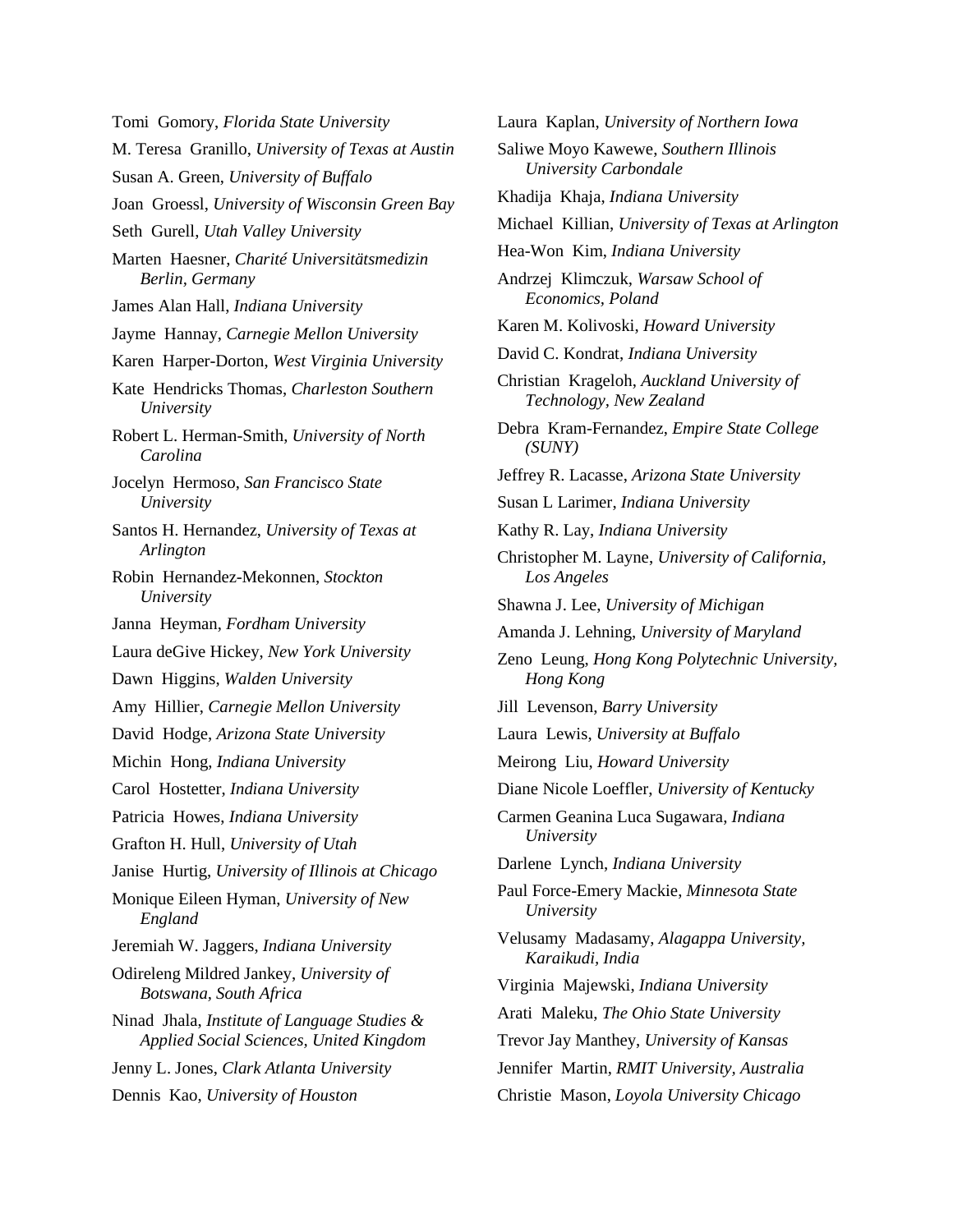Carol Rippey Massat, *Indiana University* Sarah Maxwell, *University of Texas at Dallas* Lynn Milgram Mayer, *The Catholic University of America* Carolyn Anne McAllister, *California State University San Bernardino* Damian McCabe, *United States Air Force* Heather A. McCabe, *Indiana University* Irene Searles McClatchey, *Kennesaw State University* Lisa Elizabeth McGuire, *James Madison University* John G. McNutt, *University of Delaware* Alysse Melville, *University of Connecticut* Goutham Menon, *University of Nevada, Reno* Shari E Miller, *University of Georgia* Kathleen Monahan, *Stonybrook-SUNY* Amber Moodie-Dyer, *North Carolina Justice Center* Brenda Moore, *Texas A&M University* Brenda Ardyce Moore, *Texas A&M University* Deana F. Morrow, *Winthrop University* Heather Mullins-Owens, *Indiana University* peg munke, *Murray State University* Amy B. Murphy-Nugen, *Western Carolina University* Randall Clifford Nedegaard, *University of North Dakota* Debra S. Norris, *University of South Dakota* Peter J. O'Brien, *Calgary Zone Alberta Health Services* David Okech, *University of Georgia* Leah Olson-McBride, *University of Wisconsin-Eau Claire* Robert Michael Ortega, *University of Michigan* Philip Ouellette, *Indiana University* Gerri Outlaw, *Governors State University* Manoj Pardasani, *Fordham University* Juyoung Park, *Florida Atlantic University*

Phu Tai Phan, *California State University Domiguez Hills* Amy Phillips, *Minot State University* Barbara Jean Pierce, *Indiana University* Cathy King Pike, *Indiana University* Gerald T. Powers, *Indiana University* Asutosh Pradhan, *Central University of Himachal Pradesh, India* Irene Queiro-Tajalli, *Indiana University* Magaly Queralt, *Humboldt State University* Del Quest, *University of North Dakota* Sophie C. Reid, *University of Melbourne, Austrailia* Larry R. Reynolds, *Marian University* Karen Rice, *Millersville University* Eprise Richardson, *Indiana University* Eprise Richardson, *Indiana University* Elaine Rinfrette, *Edinboro University of Pennsylvania* Marinilda Rivera-Diaz, *University of Puerto Rico* Roy William Rodenhiser, *University of West Florida* Virginia Rondero Hernandez, *California State University Fresno* Jennifer Root, *Wilfred Laurier University, Canada* Diana Rowan, *University of North Carolina* Melanie Sage, *University of North Dakota* Gregory D. Saxton, *University at Buffalo* Bassima Hussein Schbley, *Topeka, KA* Beverly Cynthia Sealey, *Simmons College* Sandro Serpa, *University of the Azores, Ponta Delgada, Portugal* Janki Shankar, *University of Calgary, Canada* Dee Ann Sherwood, *Western Michigan University* Micheal L. Shier, *University of Toronto, Canada* Erica Shifflet, *Michigan State University*